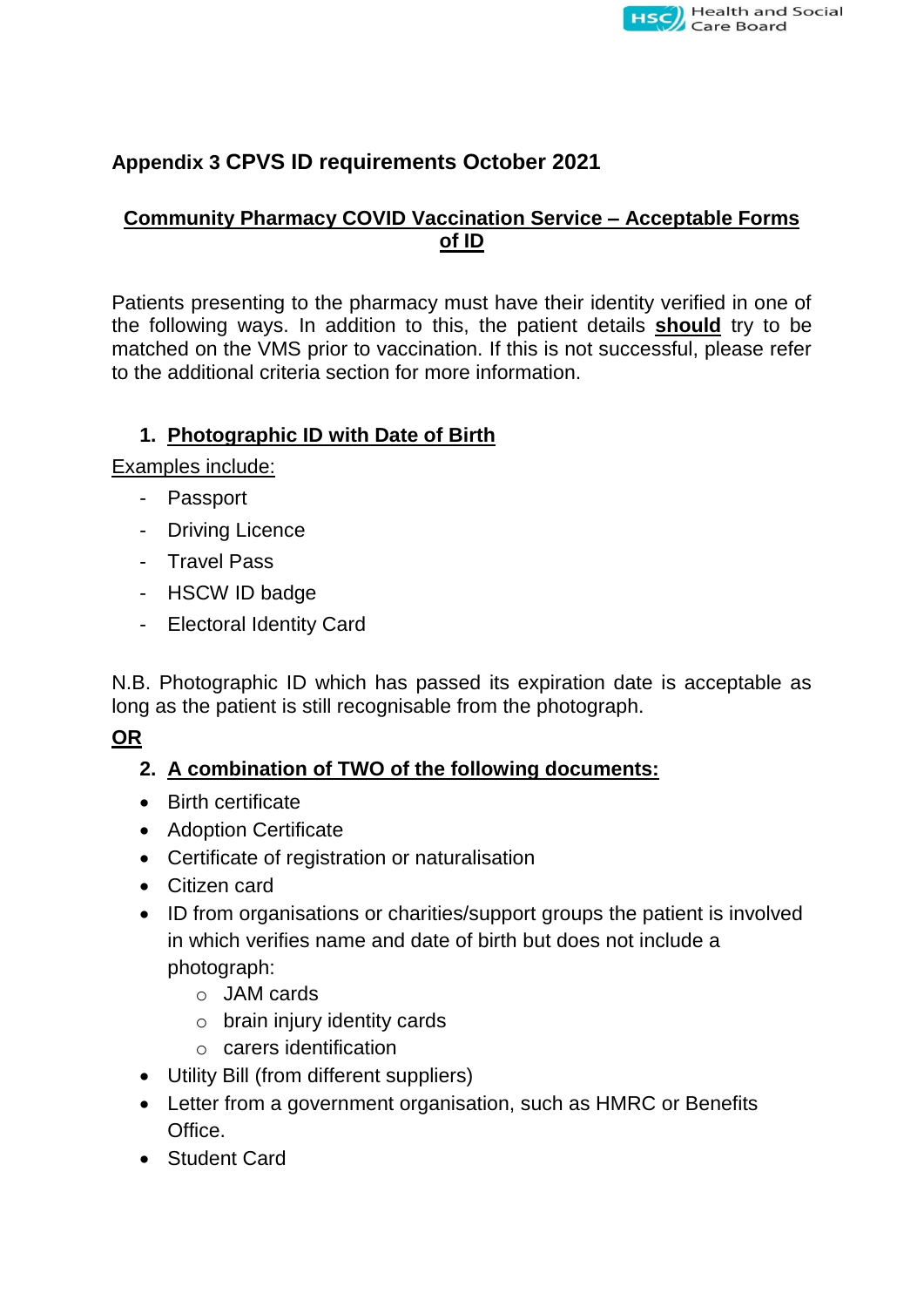- HSCW ID badge without photograph/DOB
- Travel pass without photographic ID/DOB
- Armed forces identity card
- Student loan account
- Mortgage account
- Credit account
- a proof of age card recognised under PASS with a unique reference number
- a loan account (including hire purchase accounts)
- a bank, building society or credit union current account (which the claimed identity can show by giving you a bank card)
- a 'high' electronic identity from a notified eIDAS scheme

# **OR**

# **3. The Patient is known to be eligible by the Pharmacist and has a PMR with the pharmacy.**

# **\*\*Additional criteria\*\***

#### **As well as providing the ID requirements listed above, if the patient falls under any of the following categories, additional criteria may also apply as detailed below:**

- **Students** A person, in further education, ordinarily resident in Northern Ireland or Great Britain or a person that is classed as an international student studying at a UK institution.
	- **Patient will need their student card from the educational** setting (such as university) and proof of NI address
- **Migrant workers** A migrant worker is defined as someone who has come to Northern Ireland to work and who is neither a national of the United Kingdom nor the Republic of Ireland.
	- Patient must present a letter from their employer
- **DoH authorised** This may be a number of different types of individuals where the DoH have approved vaccination e.g. a person not normally resident in NI who has had a first dose in another region of the UK.
	- Approval for vaccination will be confirmed by receipt of a DOH email or letter.
- **Homeless** A person may be homeless if they are:
	- $\circ$  staying with friends or family
	- $\circ$  staying in a hostel
	- $\circ$  staying in a bed and breakfast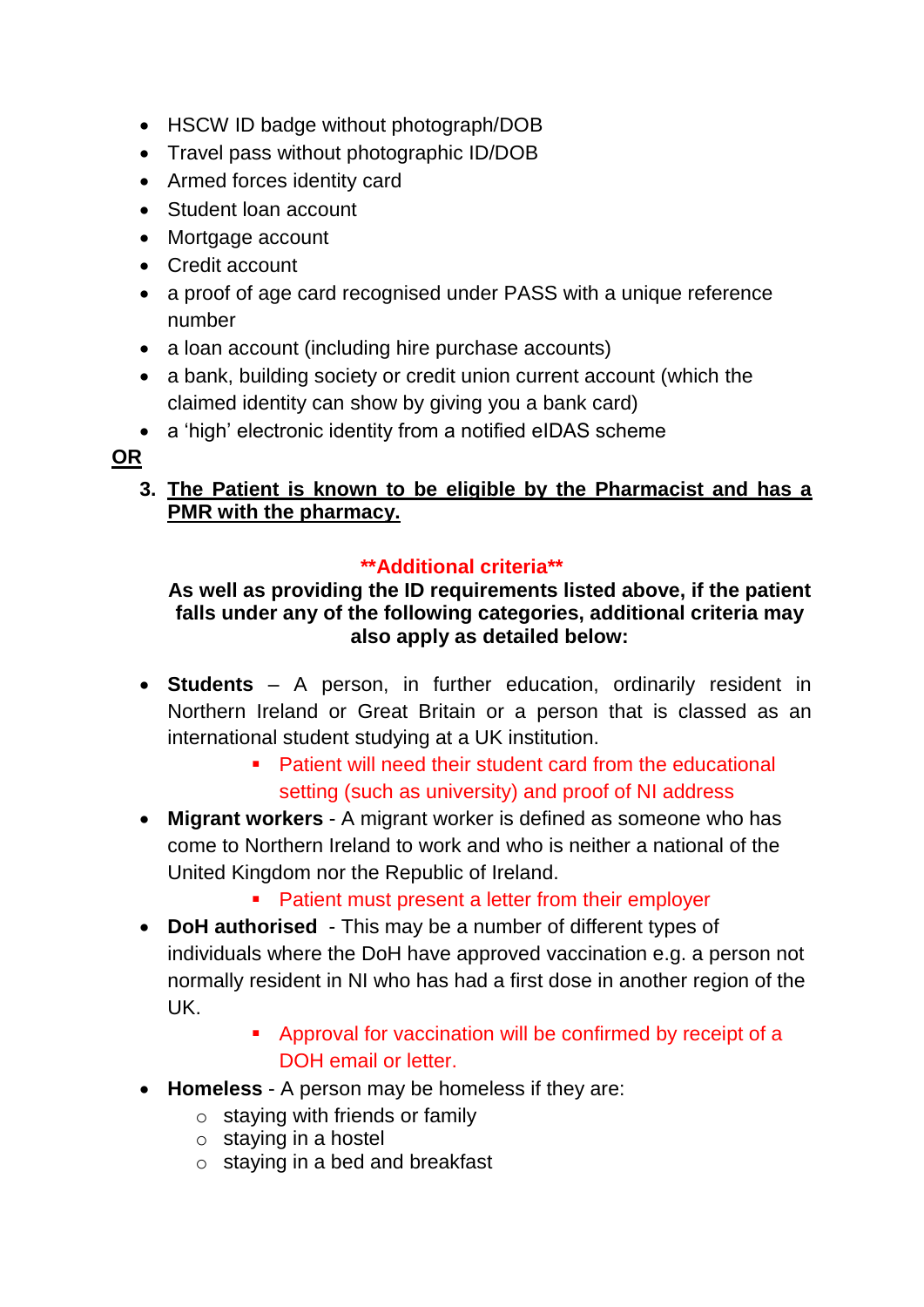- o living in very overcrowded conditions
- $\circ$  at risk of violence if they stay in their home
- o living in poor conditions that are damaging their health
- $\circ$  living in a house that is unsuitable for them
- o rough sleeping
	- Pharmacist may have to use discretion as they may not have documents
- **Other** This category should only be used if an unregistered patient does not fit into any of the categories specified above.
	- **ID requirements for specific groups will be as per DoH,** when announced.

#### **Severely immunosuppressed - 3 rd primary dose or booster dose**

The vast majority of individuals are likely to be identified by their secondary care clinician but some individuals may be only known by their GP. As per [DoH correspondence](https://www.health-ni.gov.uk/sites/default/files/publications/health/doh-hss-md-66-2021.pdf) (20<sup>th</sup> Sept 2021), patients who have been prescribed high dose steroids (and if they are not also currently receiving treatment via secondary care), will be identified by their GP and issued with a letter recommending that they receive a  $3<sup>rd</sup>$  primary dose or booster dose via a local community pharmacy preferably using an mRNA vaccine, i.e., Moderna.

This letter must be evidenced to the pharmacist as proof of eligibility for 3<sup>rd</sup> primary dose or booster dose.

Trust identified patients may also be vaccinated by community pharmacy on presentation of their Trust recommendation letter.

#### **Adult Household contacts of Immunosuppressed Individuals**

As per [DoH correspondence,](https://www.health-ni.gov.uk/sites/default/files/publications/health/doh-hss-md-69-2021_0.pdf) immunosuppressed individuals will be identified by GPs/Trusts and a letter issued to them advising that those who live with them are eligible to receive a booster dose from their GP or community pharmacy. This letter must be evidenced to the pharmacist as proof of eligibility for the booster dose.